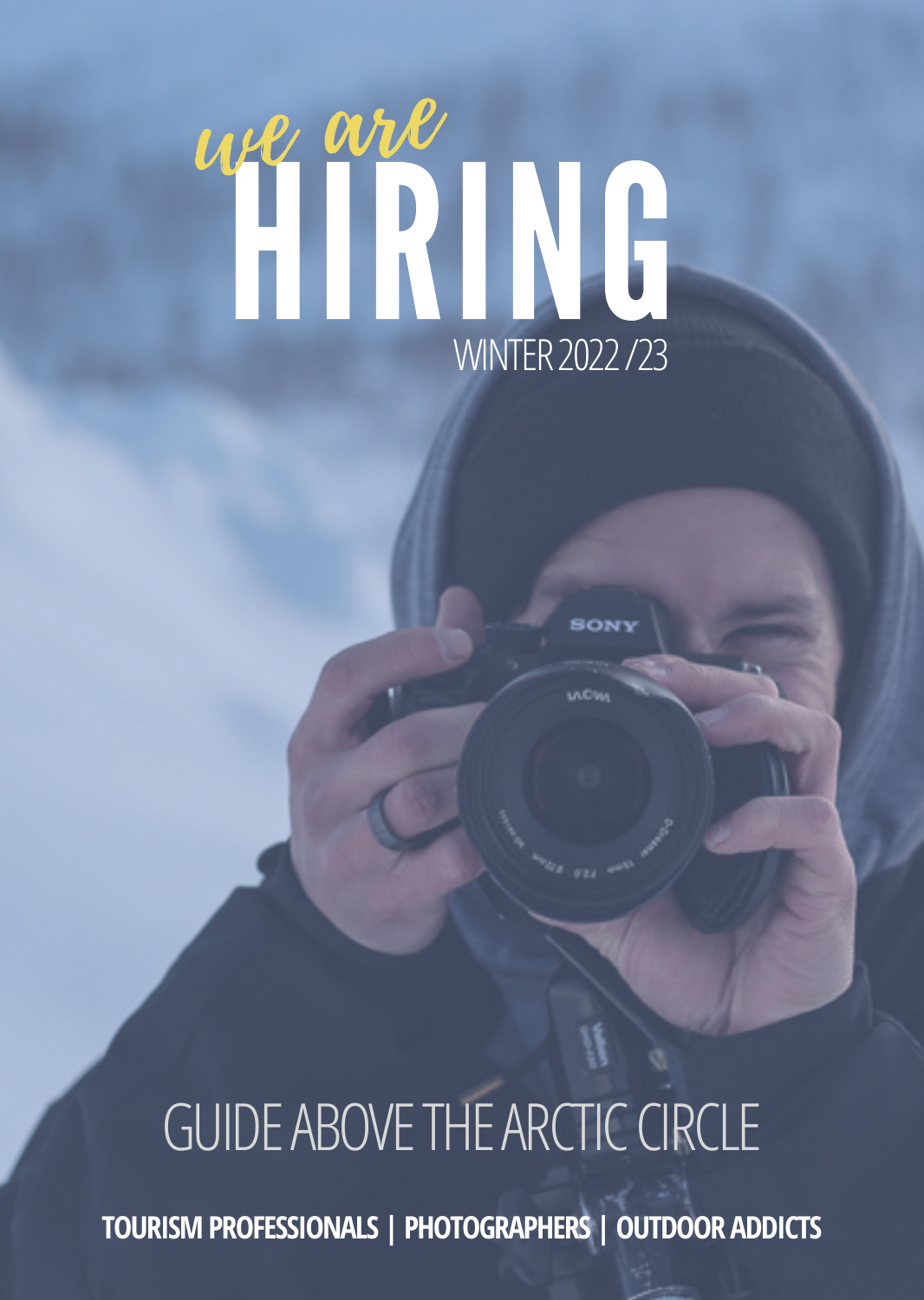Is this you?

- Passionate industry professional
- Loves working in raw nature
- Someone who loves the variety & lifestyle seasonal work offers

-Experienced in group control, making quick decisions & keeping

your cool under pressure

Is this what you're looking for?

- Working alongside other experienced tourism professionals - Working with others that are passionate about local ecology & are working towards a regenerative approach to tourism - Motivated by providing quality activities to our guests - A Nest where you will always feel welcome & know you are appreciated
- 
- Where your skills are considered a craft
- Ongoing development & improvement of skills



Wandering Owl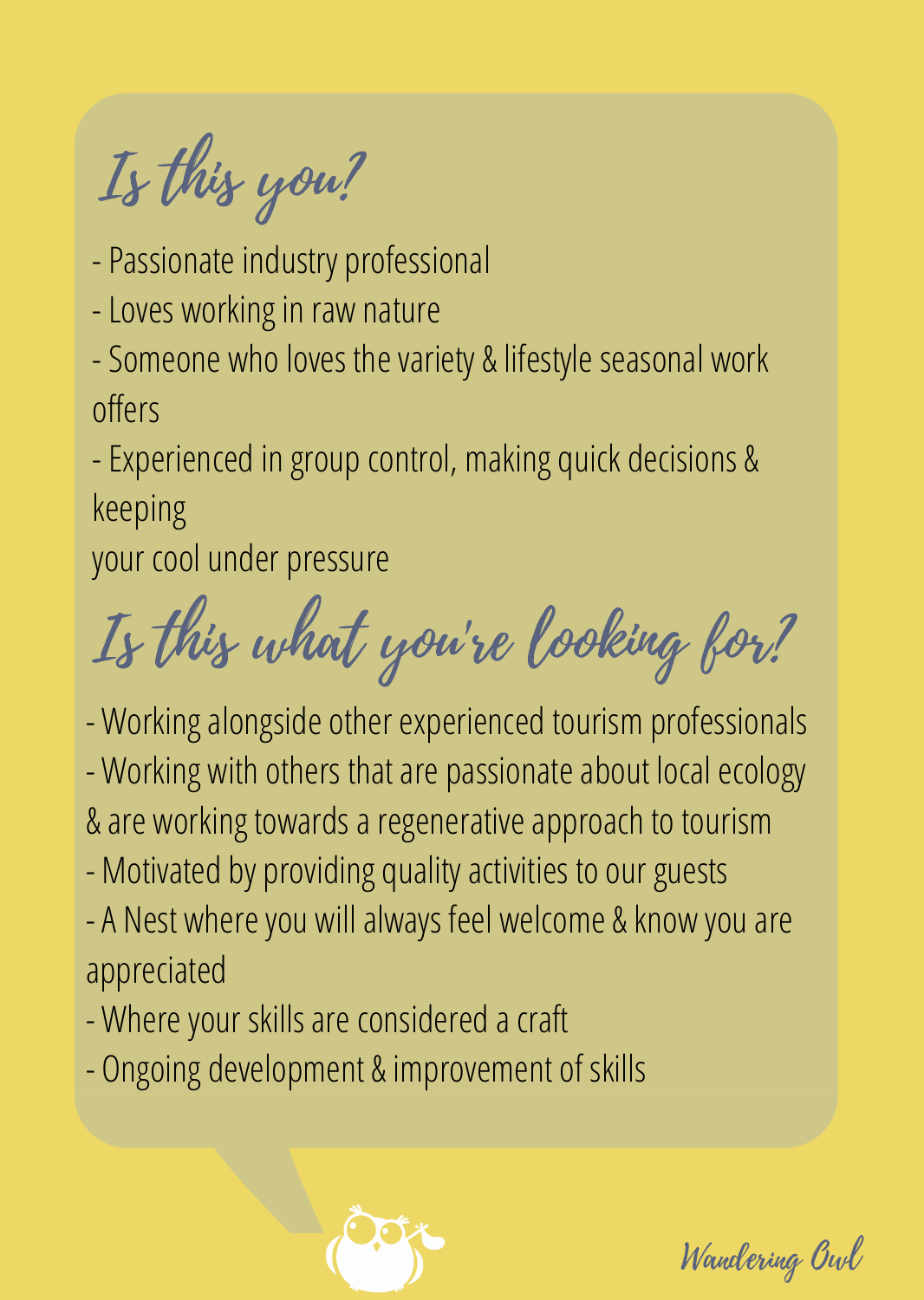

## What Wandering Owl is looking for

We are looking for team members that are serious about working in tourism. Tourism in Tromsø & Senja is exciting & different everyday, however it comes with challenges. Our high season is over Christmas, so everyone is expected to work during this time. If you are a skilled tourism worker, this might be the Nest for you. Ideally, we are looking for new Owls that wish to join the Nest for season after season.

## The requirements

- Have either education or experience in guiding or instructing. Education could be in tourism, communications or performing arts.

- Eligible for a Kjøreseddel (You need a drivers licence + resided in the EU/EEA for 4 years)
- Proficient in English all our activities are in English
- Have great communication & social skills
- Have up to date first aid, primary & secondary care certifications
- Be comfortable driving in challenging winter conditions
- Photography skills with a keen eye for composition
- Be driven to facilitate cosy moments & a space for guests to get to know you & each other, these fond memories are what our guests are expecting
- Willingness to learn "Owl ways"
- Eager to work in nature based transformational tourism

## Other skills we are looking for

- Other languages such as French, Spanish, Italian, & Mandarin
- Experience in safety related roles such as safety diver, safety officers, surface support...
- Handy skills for fixing equipment in the field

Wandering Owl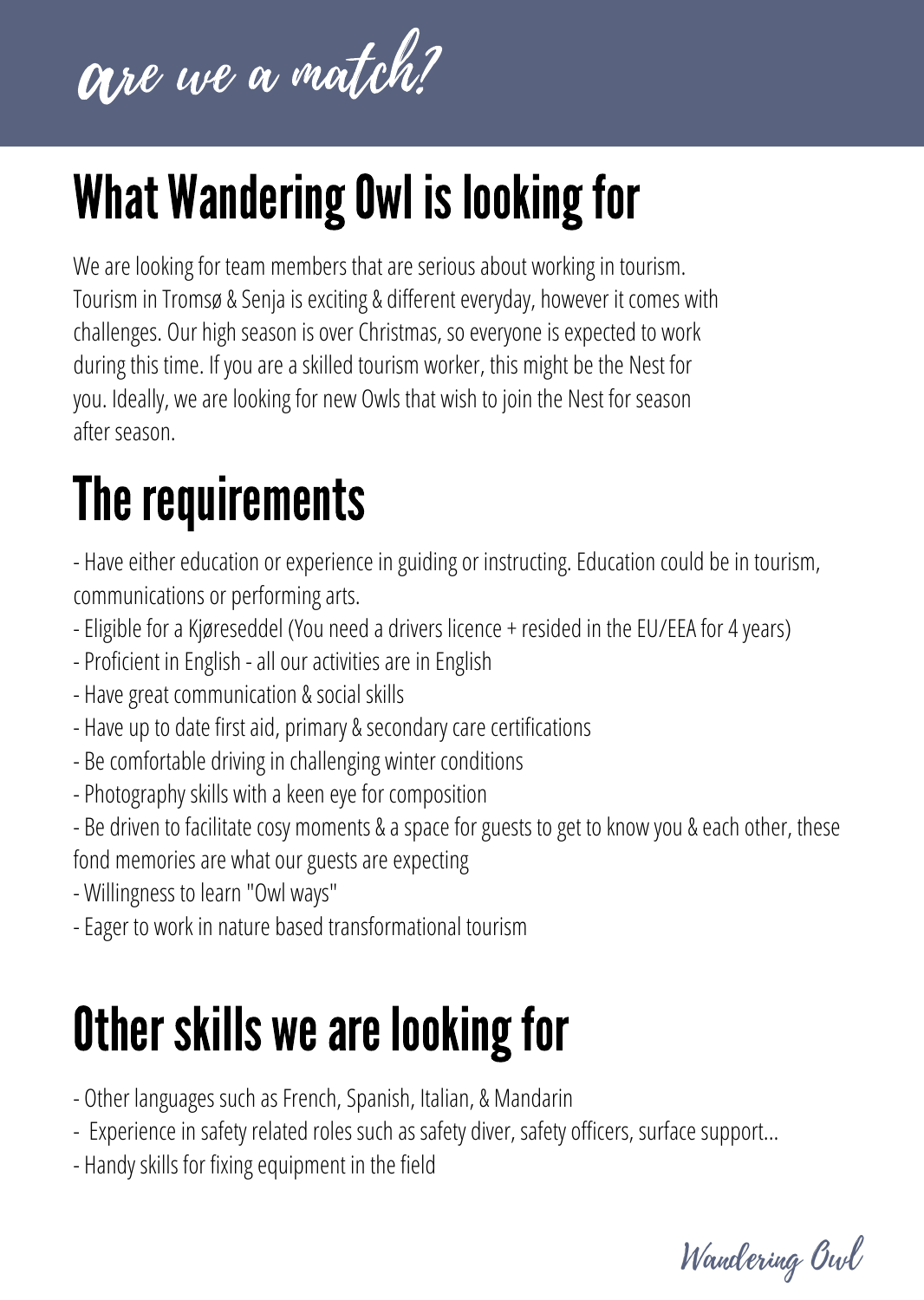about the position

#### Important information about the position

- All positions require full availability during Christmas & between February and March.

- Position training will be conducted in October, but the start dates vary based on our capacity & guides skills/availability.

- Guides need to apply for the kjøreseddel for løyvefritakt in their own time & at their own expense. This can take weeks or even months, so please read the requirements before applying. General information found here: https://www.politiet.no/tjenester/forerkort-ogkjoreseddel/kjoreseddel-for-yrkessjaforer/

- Guides need to have their first aid, primary & secondary care certificates prior to their contract start date, at their own expense.

- Guides be comfortable to juggle guiding, group control, safety management, photography & driving. Our guests have unique needs, & sometimes this might be helping them with a surprise proposal or to build a snow man.

- Aurora Hunts are our most popular activity & are our "bread & butter". This means most of the shifts you have will be Aurora Hunts. These are long shifts, where you will be with the guests the entire time. It is as rewarding as it can be challenging.

- Each of our activities requires training. Our Aurora Hunt especially requires a lot of training. This will vary based on the experience level of the chosen applicant & their photography competence. Pre-agreed upon training will be compensated for, however if you require additional training to achieve independence or confidence, this will not be considered paid training.

Wandering Owl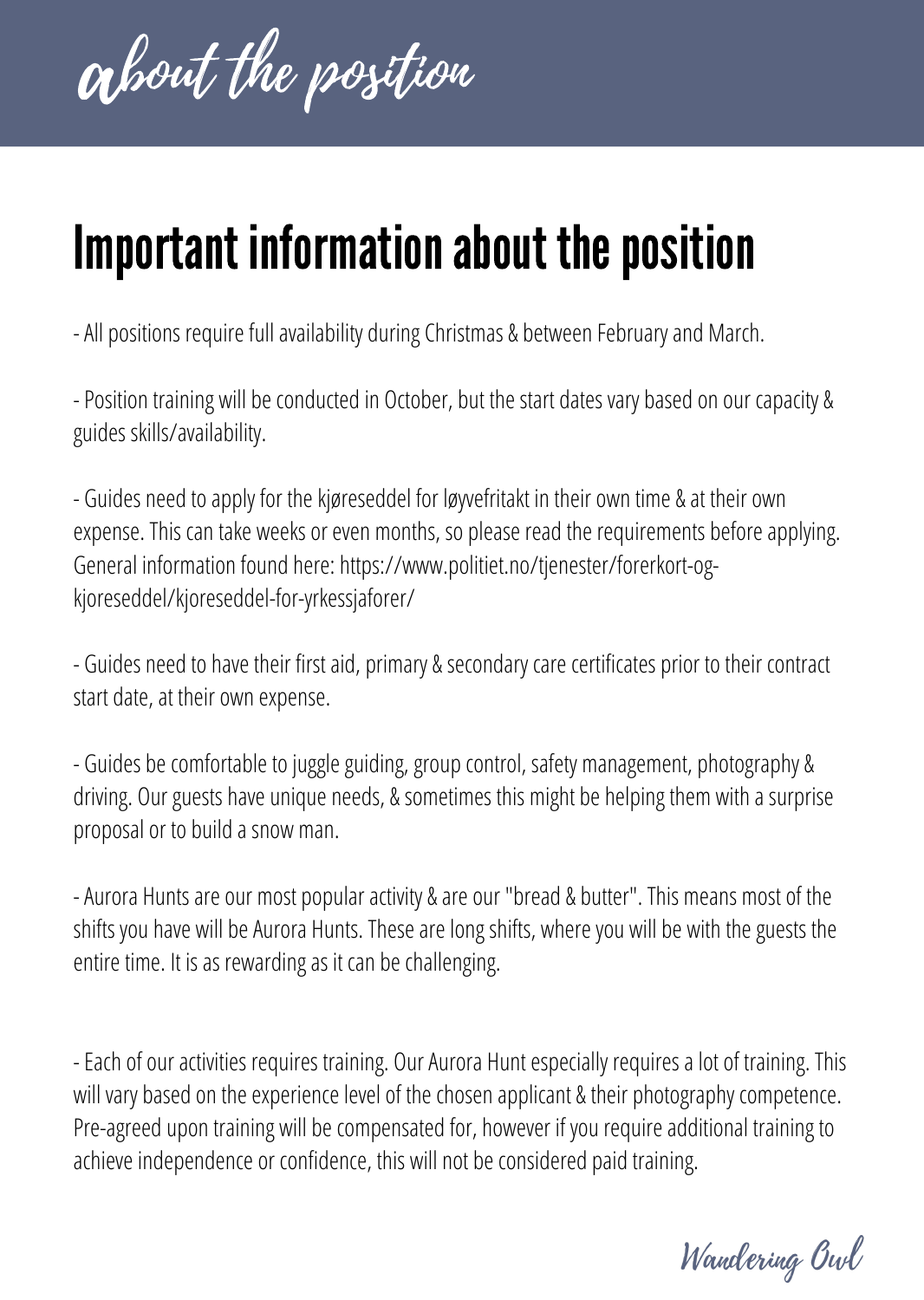What next?

# **Hiring process**

Between April & June we are hiring our team for the winter season 2022/2023. We will be hiring several different guides, office workers & logistic/kitchen personnel to fulfil our needs. There may be some time between applying & hearing back from us, this is because we are a small team & we receive many applications. During this time our office will also close for 3 weeks for our vacation.

If we are interested in your application, we'll reach out & arrange an interview either in person or via Teams.

#### How to prepare to apply

- Read this document & read through our webpage thoroughly so that you know what you are apply for

- If you do not have EU/EEA citizenship or not a permanent resident in Norway, you will not be considered for a position with us in Norway.

- Prepare your CV, cover letter & photography portfolio
- Go to our jobs page
- Fill in the information & upload your documents
- On the confirmation email will be a link to a form, please complete it
- Press submit & then you are done!

Wandering Owl